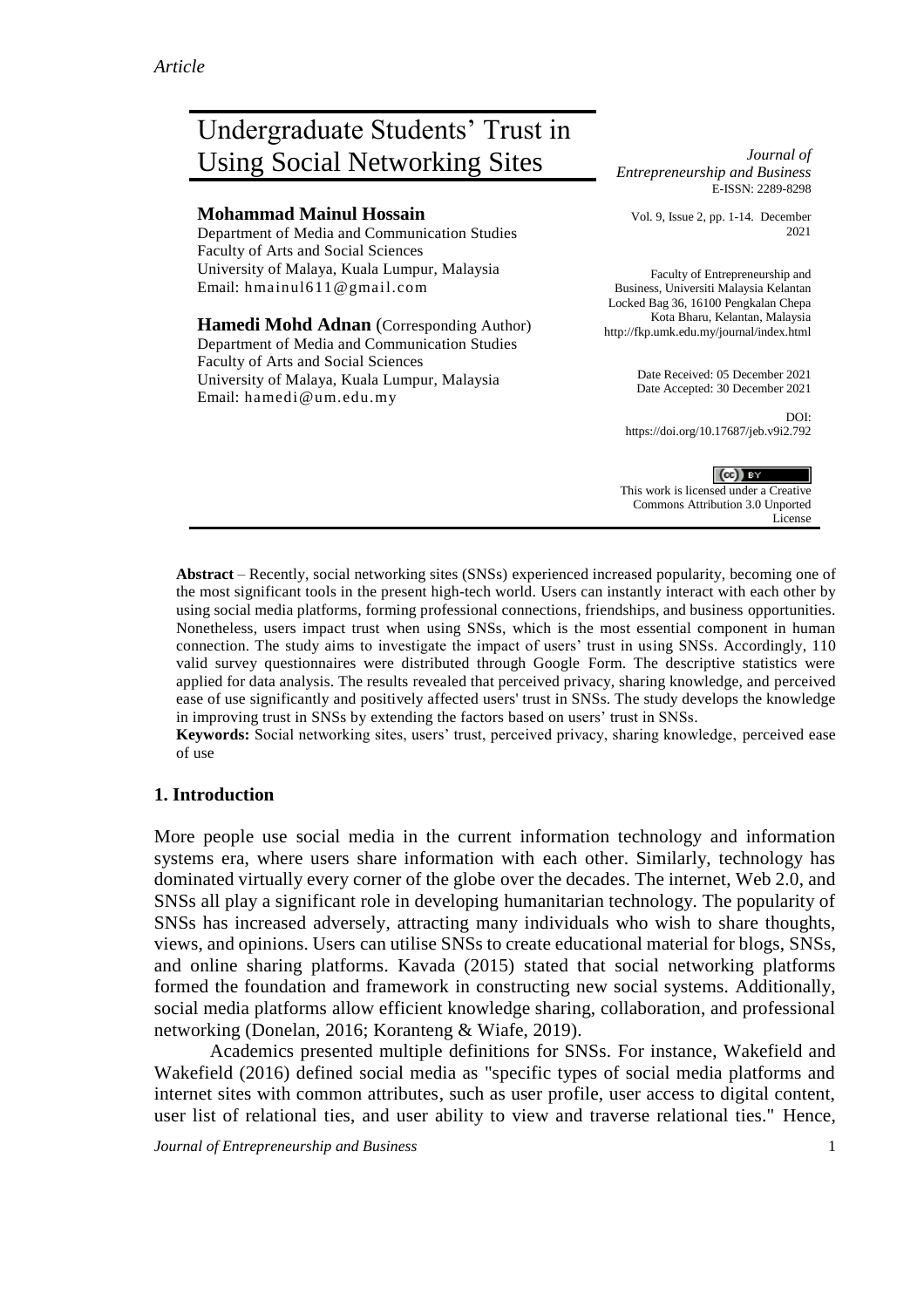social media is a type of electronic communication (such as social networking websites and microblogging) where people create online communities to share knowledge, ideas, personal messages, and other online material (Merriam-Webster, 2019). Furthermore, social media affects offline events, physical places, and digital settings (Menendez-Blanco., et al, 2017; Mosconi et al., 2017). Thus, people who use SNSs, such as Google+, Facebook, Twitter, Wikis, Flickr, and YouTube, realise that the sites are good communication mediums and sharing approaches (Steenkamp & Hyde-Clarke, 2014).

Statista (2020) reported that the global SNSs users are 2.82 billion in 2019, expected to increase to approximately 3.1 billion by 2021. Meanwhile, the Malaysian Communications and Multimedia Commission (MCMC, 2018) recorded 24.6 million SNSs, 97.3% of which are owned by Facebook users. Additionally. most social media users are young people between 20 to 30 years old. Students in higher learning institutions use multiple mediums to communicate, cooperate, and share knowledge regularly (Maroofat, 2018; Sarwar et al., 2019). Gokhale and Machina (2018) noted that students were the most frequent users of SNSs. Social networking platforms present a novel way to develop student engagement and learning achievement (Gokhale & Machina, 2018; Roopchund et al., 2019).

The trust component in using SNSs is a serious issue. Specifically, trust is a crucial term that includes credibility and authenticity for the participants and online sources. Several factors influence trust issue in using SNSs, such as information quality, reciprocity, shared value, reputation, and contentment (Wang et al., 2017; Koranteng et al., 2020). Cheng et al. (2017) highlighted that trust prevents the engaging parties from gaining psychological distance from a geographical distance, and characteristic of online media contacts. Hashim and Tan (2015) added that trust significantly impacts the formation of dependable behaviour in situations where the regulations lack, such as with online communities. Although trust is usually identified as essential to online interactions and relationships, literature gaps remain in examining the subject.

Cheng et al. (2017) observed that most empirical studies on trust examine the structure in teams or organisations, but trust in social media results from social relationships. Therefore, the study postulates that trust plays a vital role in using social media technology. The study investigated the effect of users' trust on SNSs use. The study is crucial in determining how the trust mechanism encourages social media users to believe in one another. Finally, regarding social networking trust, the study revealed that social media users' trust, particularly among students, are impacted by perceived privacy, sharing knowledge, and perceived ease of use.

## **2. Literature Review**

#### *2.1 Users' Trust*

*Journal of Entrepreneurship and Business* 2 Social media enables interactive information, collaboration, and contextualising. Studies reveal that SNSs use is designed to communicate, allowing the public to be visible and interactive simultaneously (Nesi et al., 2018). Nevertheless, Raza et al. (2020) stated that using social media affects social benefit, suggesting that university students can acquire personal or professional contact, obtaining advantages such as social support from virtual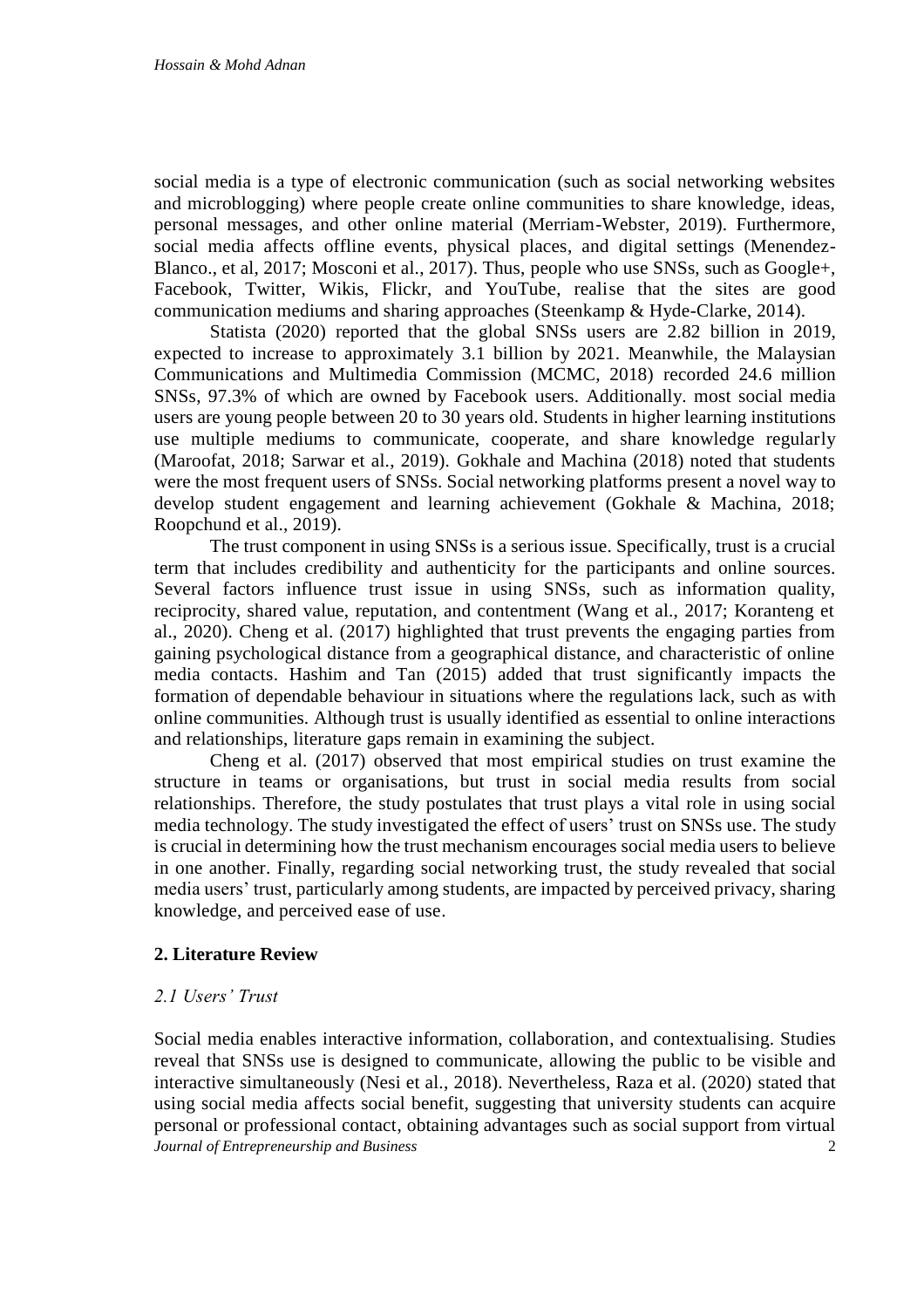group study or friends and wider social networking. Students and university professors may utilise social media platforms to engage and share information outside of the institution physical borders (Coleman, 2013). Past studies emphasise that SNSs are highly valued by users as instant sources of information, communication, and social means.

College and university students embrace digital platforms to gain and share knowledge regarding their studies (Fox, 2009; Head & Eisenberg, 2010). Although SNSs are useful for communication, sharing knowledge, exchanging information, and building relationships among users, SNSs tend to produce negative impacts, particularly reducing trust on information. Raza et al. (2020) proposed that stress, trustworthiness, and emotional weariness damage university students' satisfcation while using SNSs for education. Ayaburi and Treku (2020) suggested that trust is generally a medium of social media users' relationships, concerns and privacy. Hence, the study examines the factors that impact users' trust in social media usage.

## *2.2 Perceived Privacy*

Perceived privacy is the likelihood and severity of losing personal information due to other parties' opportunistic behaviour (Xu et al., 2011). The social media-enabled risk assessment comprises a subjective assessment of people with access to and what they can do with the information. Platform infringements that operate privacy in institutions may cause serious consequences, such as profiling, pricing discrimination, and targeted publicity (Crossler & Bélanger, 2019). The perceived dangers harmfully impact user behaviour. Users avoid unclear purchase conditions caused by behavioural disruptions.

The impact of perceived risk online is significantly influenced by increased ambiguity (Farivar et al., 2017). Studies also demonstrated that social media hazards detrimentally impact social media use (Khan et al., 2014). For example, the perceived risk of social media could negatively affect customer trust, market share, and reputation (Brivot et al., 2017; Demek et al., 2018). Madden (2012) claimed that the rising usage of SNSs increased concerns on users' privacy. Therefore, trust and risk are two structures intensively investigated regarding online privacy issues (Hong & Thong, 2013).

#### *2.3 Sharing Knowledge*

*Journal of Entrepreneurship and Business* 3 Sharing knowledge denotes "providing task information and know-how to assist others in solving issues, forming new ideas, or crucial policies and processes" (Wang & Noe, 2010). Sharing knowledge with academics facilitates in improving and developing ideas, with social media as a mean to achieve the goal (Panahi et al., 2016). Sharing knowledge also aids in the learning and comprehension process, allowing individuals to teach and learn to develop themselves professionally and personally. Trust is regarded a crucial factor for sharing knowledge. Communicate knowledge without trust is impossible, preventing people from offering personal information. McCaughey et al. (2016) mentioned that trust influences the SNSs in sharing knowledge, suggesting kindness and honesty to others as a foundation for trust in SNSs. Chai et al. (2011) found that knowledge sharing among users concerning privacy, trust, social relationships, and reciprocity all contribute to knowledge sharing behaviour. Nemati (2015) highlighted that communicating knowledge without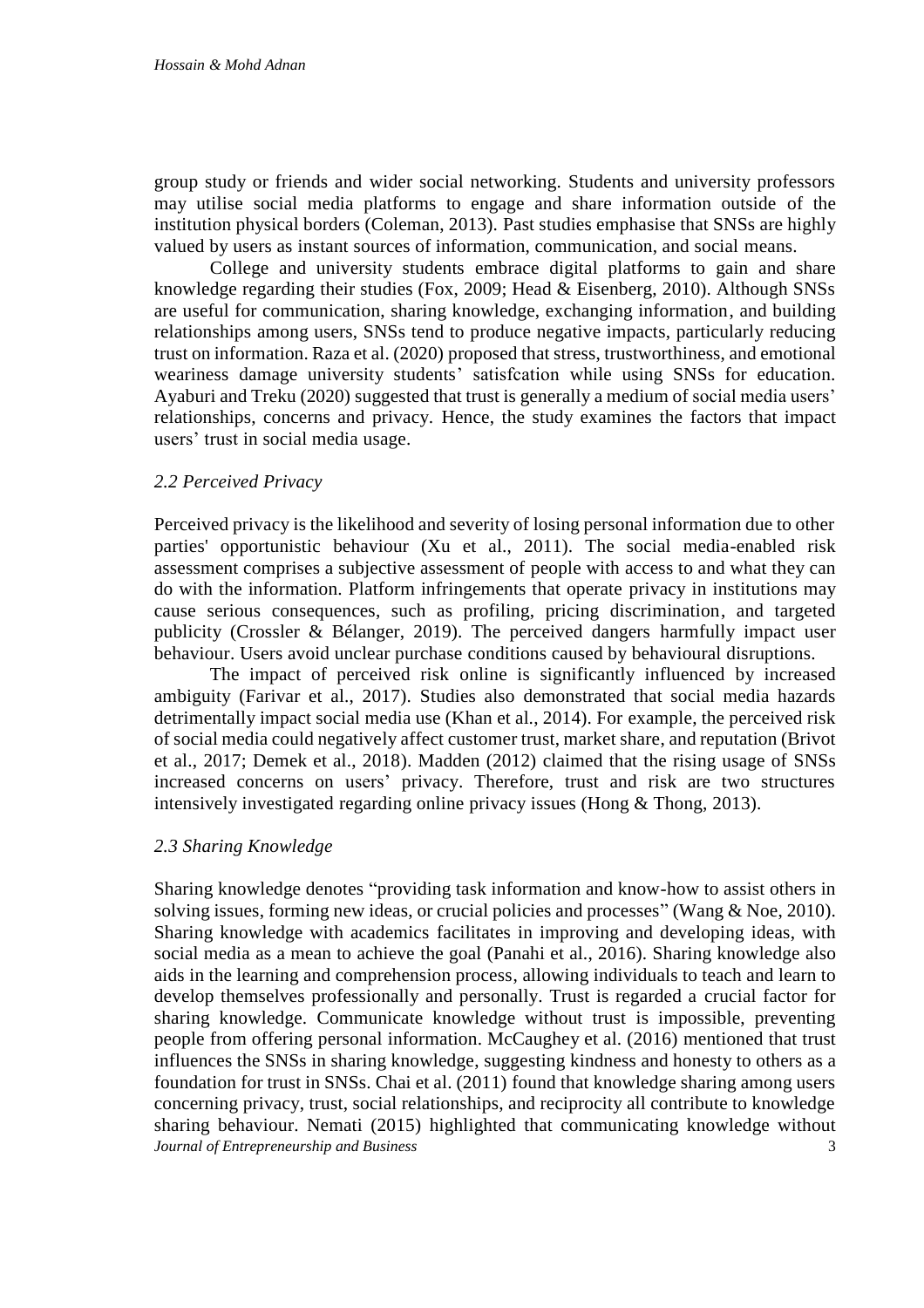trust is impossible, preventing people from offering their information. Thus, the intention to share knowledge on SNSs depends on users' trust.

### *2.4 Perceived Ease of Use*

Perceive ease of use refers to the ease of technology use (Venkatesh et al., 2012), frequently identified as main predictors for user behaviour (Wong et al., 2015). Chang et al. (2017) demonstrate that users favour a system driven by simplicity with maximal efficiency compared to complicated technology. Nevertheless, users view differently about the effort expectancy when utilising social networking applications compared to mobile shopping (m-shopping) applications. Most studies suggested that the usability of social network applications supports more intention. Chang et al. (2017) examined the degree of perceived ease of use and challenge related to Facebook. Facebook users' impressions were based on confident intentions through social activities, social search, identification of profiles, and maintaining contacts. Ultimately, Facebook must provide the users with simple, clear navigation, quick user interactions, and enjoyable features. The facilities form easy-to-use concepts and build user trust.

## **3. Methodology**

## 3.1 Data Collection and Sampling

The study employed a quantitative research approach to collect data and descriptive statistics for data analysis. An online survey questionnaire was applied to collect data from University Malaya undergraduate students. The study also employed non-profitability sampling using convenience sampling technique. Non-profitability sampling applies where subjects from the targeted segment are considered for study purposes, fulfilling specific practical criteria. For example, geographical proximity and easy accessibility, and accessibility at a specific time and readiness to participate (Dörnyei 2007). The study population is University Malaya undergraduate students. Students are more familiar with social networking technology and eager to learn academic activities through social media, such as communicate with friends, sharing knowledge, updating information about class, and others. Thus, the study population is appropriate. Roscoe (1975) established a rule of thumb for calculating sample size, specifically in experimental research, the sample size of larger than 50 and less than 500 is deemed appropriate. Thus, the study distributed 200 survey questionnaires among respondents via online platforms, such as social media, email, and Facebook messenger. Ultimately, 110 valid responses were obtained by removing 90 incomplete responses from missing values and outliers.

#### 3.2 Instruments

*Journal of Entrepreneurship and Business* 4 The data collection tools utilised by the participants assessed their agreement using a fivepoint Likert scale from one (strongly disagree) to five (strongly agree). The survey questionnaires were validated based on several studies used and identified previously. Seven items were adapted from Tuunainen et al. (2009), and McKnight et al. (2002) as a perceived privacy instrument. Additionally, Zhao et al.'s (2018) six questions were adapted to measure sharing knowledge. Meanwhile, five items from Venkatesh et al. (2003) were adapted to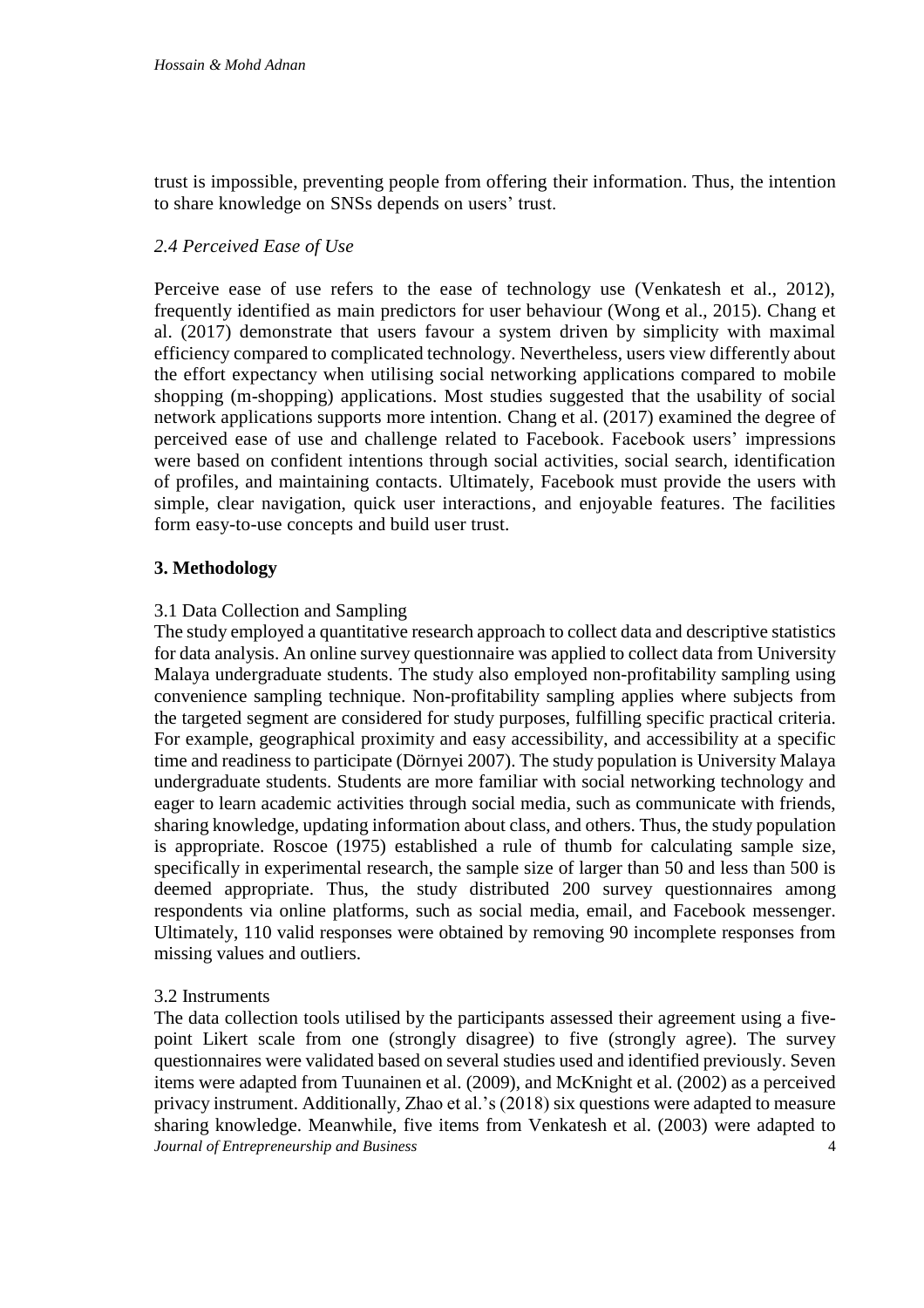measure the perceived ease of use. Gefen et al.'s (2003) seven instruments were applied to determine the trust issue. Finally, seven items were adapted from Balakrishnan and Gan (2016) to measure SNSs use.

### 3.3 Data Analysis Technique

The data was analysed using the Statistical Package for the Social Sciences (SPSS) Version 21 software. A codebook was generated with information on each of the variables in the data set. Furthermore, the outcomes were reported in descriptive forms. The study was analysed in descriptive statistics and statistical approaches, such as frequency and percentage distribution, central trend measurements (mean, median, and others), and spread measures (standard deviation) were used to describe, view, and summarise data in relevant ways.

## **4. Results and Discussions**

#### *4.1 Demographic Findings*

The section demonstrates the results of the present study in detail. The study examines the descriptive findings, indicating that all participants were familiar with social media platforms and use SNSs. Based on a sample of 110 participants, the results revealed that 73.5% of the respondents were women, implying that women were the majority. The numbers also suggested that women are more willing to complete the poll. The majority age range was 70.0% between 21 and 25 years. For ethnicity, Malay respondents account for 47.3% of the participants. Meanwhile, 68.2% of the highest educational level was among second-year students. The results suggested that 40.9% respondents used WhatsApp as the current social media platform, followed by 29.1% Facebook users, and 24.2% (others). Regarding the time spent on social media by respondents, most spend approximately two to three hours on social media (29.1%). The majority spent between one to four hours, four to five hours on average. Therefore, social media could consume most of the students' daily life and using social media is tempting to students.

| <b>Items</b>                    | <b>Demographics</b>  | <b>Sample</b> | $\frac{6}{6}$ |
|---------------------------------|----------------------|---------------|---------------|
| Gender                          | Male                 | 29            | 26.4          |
|                                 | Female               | 81            | 73.6          |
| Age                             | 18-20                | 14            | 12.7          |
|                                 | $21 - 25$            | 77            | 70.0          |
|                                 | $26 - 30$            | 19            | 17.3          |
| Education                       | First-year students  | 10            | 9.1           |
|                                 | Second-year students | 75            | 68.2          |
|                                 | Third-year students  | 16            | 14.5          |
|                                 | Fourth-year students | 9             | 8.2           |
| Ethnicity                       | Malay                | 52            | 47.3          |
|                                 | Chinese              | 41            | 37.3          |
|                                 | Indian               | 10            | 9.1           |
|                                 | International        | 7             | 6.4           |
| Current account of social media | Facebook             | 32            | 29.1          |
|                                 | Instagram            | 12            | 10.9          |

*Table 1: Demographic Information*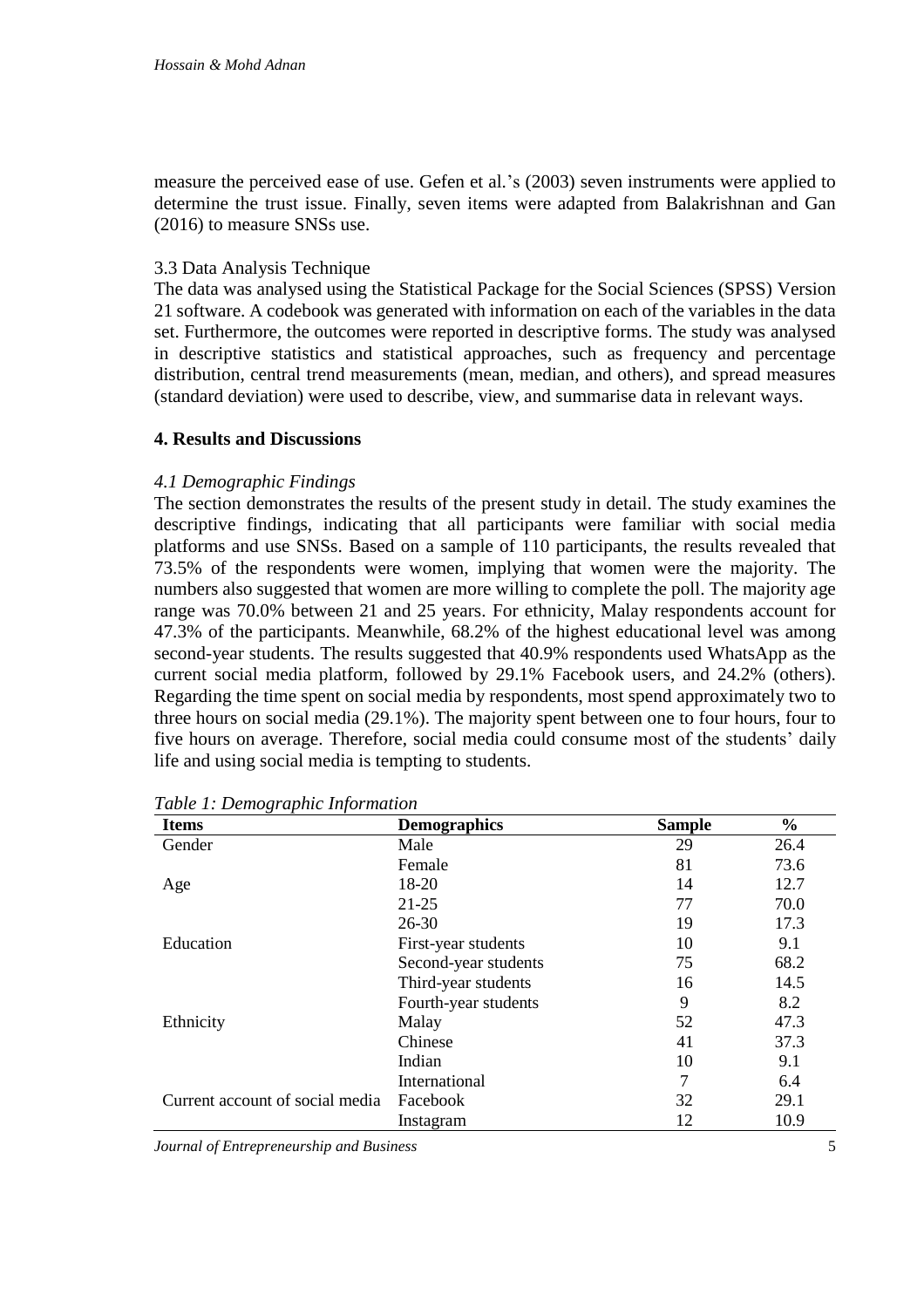|                                 | WhatsApp     | 45 | 40.9 |
|---------------------------------|--------------|----|------|
|                                 | LinkedIn     | 16 | 14.5 |
|                                 | Twitter      |    | 0.9  |
|                                 | Others       | 4  | 3.6  |
| Favorite social media platforms | Facebook     | 18 | 16.4 |
|                                 | Twitter      | 15 | 13.6 |
|                                 | Instagram    | 5  | 4.5  |
|                                 | WhatsApp     | 24 | 21.8 |
|                                 | LinkedIn     | 1  | 0.9  |
|                                 | Snapchat     | 16 | 14.5 |
|                                 | Others       | 31 | 28.2 |
| Daily time spend social media   | $\Omega$     | 8  | 7.3  |
|                                 | 5-10 minutes | 8  | 7.3  |
|                                 | 30 minutes   | 8  | 7.3  |
|                                 | 1 hour       | 14 | 12.7 |
|                                 | 2-3 hours    | 32 | 29.1 |
|                                 | 3-5 hours    | 24 | 21.8 |
|                                 | 6-9 hours    | 16 | 14.5 |

## *4.2 Reliability and Validity Analysis*

Date reliability unique to the variables was evaluated by calculating Cronbach's alpha using SPSS. The internal consistency of the survey data connected to each variable was assessed by conducting the test against each variable (Vogt et al., 2007). Cronbach's alpha coefficient ranging from 0 to 1, and  $\alpha$  to 0.9 is considered outstanding; 0.7  $\alpha$  < 0.9 is deemed good; while  $0.6 \alpha \le 0.7$  is excellent; (DeVellis, 1991; Henson, 2001). Table 2 presents the results of Cronbach's alpha. The overall Cronbach's alpha was 0.888, perceived privacy  $= 0.868$ , sharing knowledge =  $0.812$ , perceived ease of use =  $0.876$ , users' trust =  $0.893$ , and SNSs use = 0.878. Therefore, the Cronbach's alpha for construct reliability for each scale achieved internal consistency. The survey questionnaires were validated as numerous research used and verified the survey questionnaire.

| No. | <b>Dimensions</b>           | <b>Cronbach's Alpha</b> | <b>Number of items</b> |
|-----|-----------------------------|-------------------------|------------------------|
|     | Overall                     | 0.888                   | 32                     |
| 2.  | Perceived privacy           | 0.868                   |                        |
| 3.  | Sharing knowledge           | 0.812                   | h                      |
| 4.  | Perceived ease of use       | 0.876                   |                        |
| 5.  | Users' trust                | 0.893                   | ⇁                      |
| 6.  | Social networking sites use | 0.878                   |                        |
|     |                             |                         |                        |

*Table 2: Results of Cronbach's Alpha for Instrument Reliability*

#### *4.3 Perceived Privacy*

Table 3 demonstrates respondents' privacy issues towards SNSs, suggesting that most respondents did not sufficiently trust social media confidentiality settings. Additionally, the average mean score on SNSs privacy was 3.81, with a standard deviation of 0.889. The result implies that most respondents did not trust using SNSs. The highest mean value was 4.345 for "I worry that if I use social media with my mobile phone and someone steals it, he or she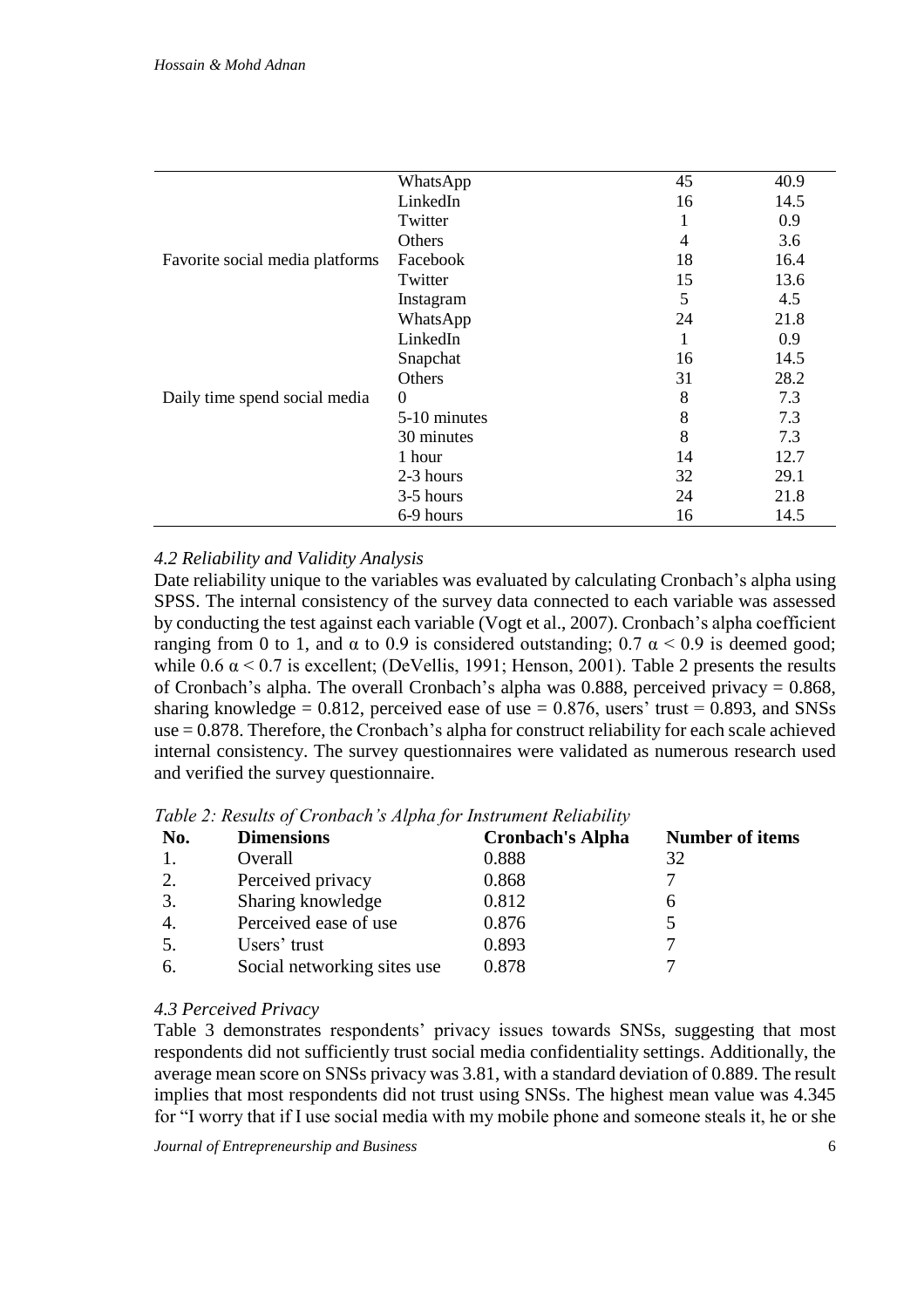can find out some of my personal information or data". Meanwhile, the smallest mean value was 3.454 for "Based on my past experiences, the security mechanism provided by social media cannot protect my account (or myself) well". Thus, privacy issue and hazard exhibited a negative impact on SNSs users' trust.

| <b>Statements</b>                         | <b>Mean</b> | St.              | <b>Skewness</b> | <b>Kurtosis</b> |
|-------------------------------------------|-------------|------------------|-----------------|-----------------|
|                                           |             | <b>Deviation</b> |                 |                 |
| Using social media sites, I might be      | 3.927       | .885             | $-0.584$        | 0.115           |
| involved in some unexpected risk.         |             |                  |                 |                 |
| I feel that I might get attacked by other | 3.663       | 1.025            | $-0.427$        | $-0.508$        |
| people on social media sites.             |             |                  |                 |                 |
| Based on my past experiences, the         | 3.454       | 1.019            | $-0.272$        | $-0.509$        |
| security mechanism provided by social     |             |                  |                 |                 |
| media cannot protect my account (or       |             |                  |                 |                 |
| myself) well.                             |             |                  |                 |                 |
| I worry about my privacy and data         | 4.154       | .858             | $-0.659$        | $-0.463$        |
| security while using social media.        |             |                  |                 |                 |
| I worry that if I use social media with   | 4.345       | .722             | $-0.780$        | $-0.122$        |
| my mobile phone and someone steals it,    |             |                  |                 |                 |
| he or she can find out some of my         |             |                  |                 |                 |
| personal information or data.             |             |                  |                 |                 |
| I am concerned that the information I     | 4.127       | .857             | $-0.871$        | 0.712           |
| submit on social media could be           |             |                  |                 |                 |
| misused.                                  |             |                  |                 |                 |
| I am concerned that a person can find     | 4.136       | .840             | $-0.737$        | 0.414           |
| private information about me on SNSs.     |             |                  |                 |                 |
| <b>Average score</b>                      | 3.81        | 0.889            |                 |                 |

*Table 3: Perceived Privacy*

#### *4.4 Sharing Knowledge*

Table 4 presents that sharing knowledge on SNSs influences the trust factor. Specifically, interviewees were willing to share something on SNSs (mean  $=$  4.236), for the statement "Social media grants me the capability to generate technological knowledge", followed by "Social media helps me generate basic and key knowledge" (4.081). The findings indicated that most respondents demonstrated a positive influence on trust in using SNSs. Based on past studies, users share knowledge in social networks depending on the users' perception of knowledge sharing and trust in social networks.

| Table 4: Sharing Knowledge |  |
|----------------------------|--|
|----------------------------|--|

| <b>Statements</b>                                              | <b>Mean</b> | St.              | <b>Skewness</b>   Kurtosis |          |
|----------------------------------------------------------------|-------------|------------------|----------------------------|----------|
|                                                                |             | <b>Deviation</b> |                            |          |
| Social media grants me the capability to $\vert 4.236 \rangle$ |             | .777             | $-0.560$                   | $-0.742$ |
| generate technological knowledge.                              |             |                  |                            |          |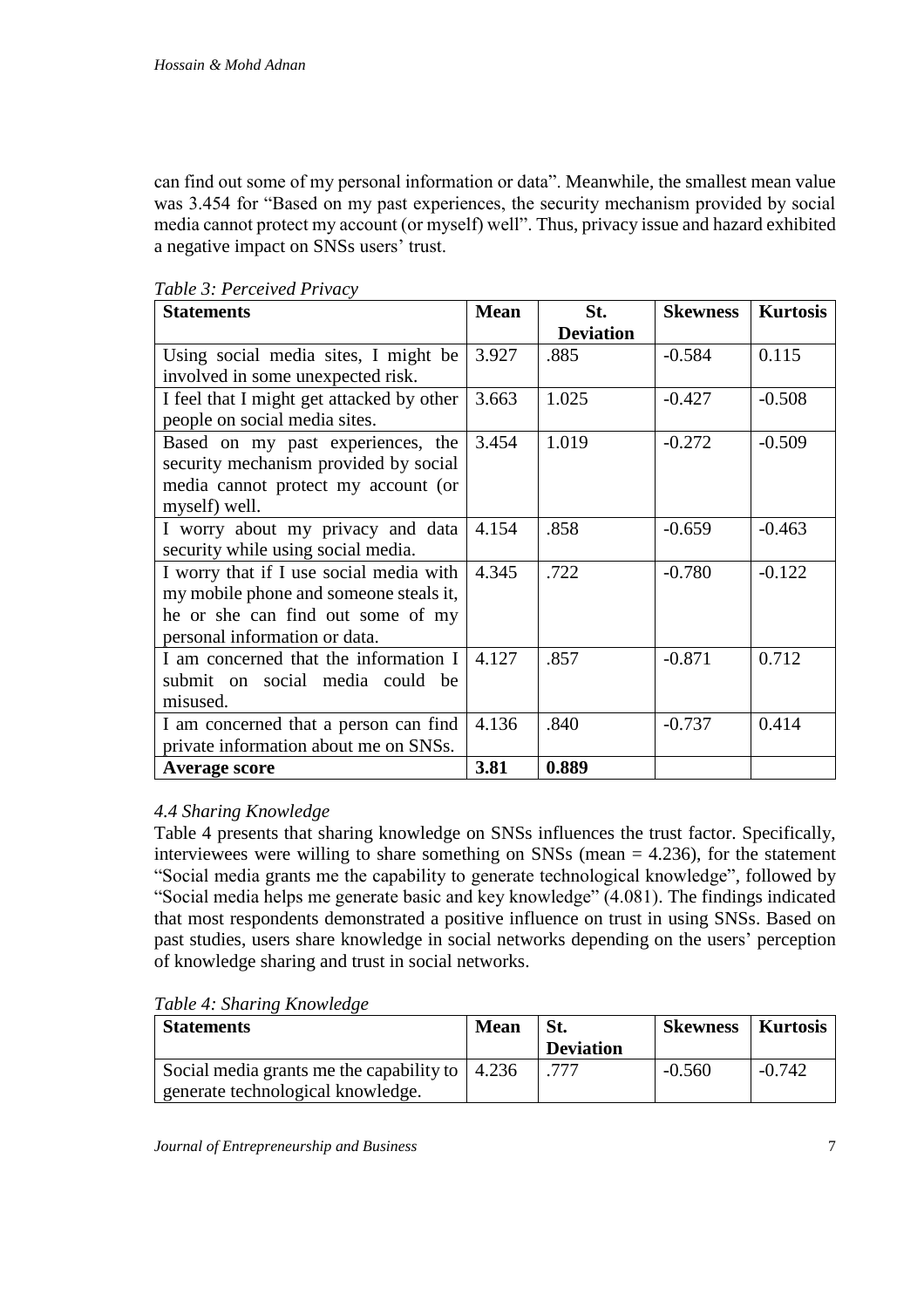| Social media helps me generate basic    | 4.081 | .910 | $-0.610$ | $-0.604$ |
|-----------------------------------------|-------|------|----------|----------|
| and key knowledge.                      |       |      |          |          |
| I usually share my knowledge with my    | 3.790 | .977 | $-0.466$ | $-0.470$ |
| colleagues via social media.            |       |      |          |          |
| I plan to share knowledge with my       | 3.754 | .959 | $-0.502$ | $-0.070$ |
| colleagues through social media.        |       |      |          |          |
| I want to help other students in social | 3.554 | .944 | $-0.193$ | 0.037    |
| media.                                  |       |      |          |          |
| The knowledge shared by members in      | 3.500 | .854 | .270     | $-0.590$ |
| my academic social network is accurate. |       |      |          |          |
| <b>Average score</b>                    | 3.61  | .884 |          |          |

## *4.5 Perceived Ease of Use*

The results depicted that 110 valid respondents heavily depend on social media platforms as a primary source for news, knowledge sharing, and communication with family and friends. Table 5 illustrates the descriptive statistics in every item construct, whereby SNSs indicated easy to use. The average mean score was 4.12 and the standard deviation was 0.877, suggesting that perceived ease of use positively impacted users' trust in using SNSs. The study also demonstrates that the trust and continuity of social media users were highly related to the perceived ease of use. Additionally, Facebook users' impressions were built on trust through social browsing, social search, profile identification, and contact maintenance activities. Ultimately, Facebook should provide the users with easy and clear navigation, easy contact with users, and enjoyable amenities. The facilities create user-friendly concepts and form user trust.

| <b>Statements</b>                        | <b>Mean</b> | St.              | <b>Skewness</b> | <b>Kurtosis</b> |
|------------------------------------------|-------------|------------------|-----------------|-----------------|
|                                          |             | <b>Deviation</b> |                 |                 |
| Learning to use social media is easy for | 4.227       | .831             | $-1.035$        | 1.204           |
| me.                                      |             |                  |                 |                 |
| My interaction with social media is      | 3.990       | .872             | $-0.657$        | 0.281           |
| clear and understandable.                |             |                  |                 |                 |
| Using social media to interact with      | 4.218       | .817             | $-1.041$        | 1.397           |
| friends is easy for me.                  |             |                  |                 |                 |
| Social media is suitable for me to use,  | 4.018       | .938             | $-0.919$        | 0.739           |
| and fits well in my life.                |             |                  |                 |                 |
| When I use social media sites, I quickly | 3.990       | .903             | $-0.894$        | 0.964           |
| find information of the services that I  |             |                  |                 |                 |
| need.                                    |             |                  |                 |                 |
| <b>Average score</b>                     | 4.12        | .877             |                 |                 |

#### *Table 5: Perceived Ease of Use*

#### *4.6 Users' Trust*

Trust is a critical factor in social media. Table 6 demonstrates the examination results from the descriptive analysis, suggesting that trust is a key basis for behavioural purposes, which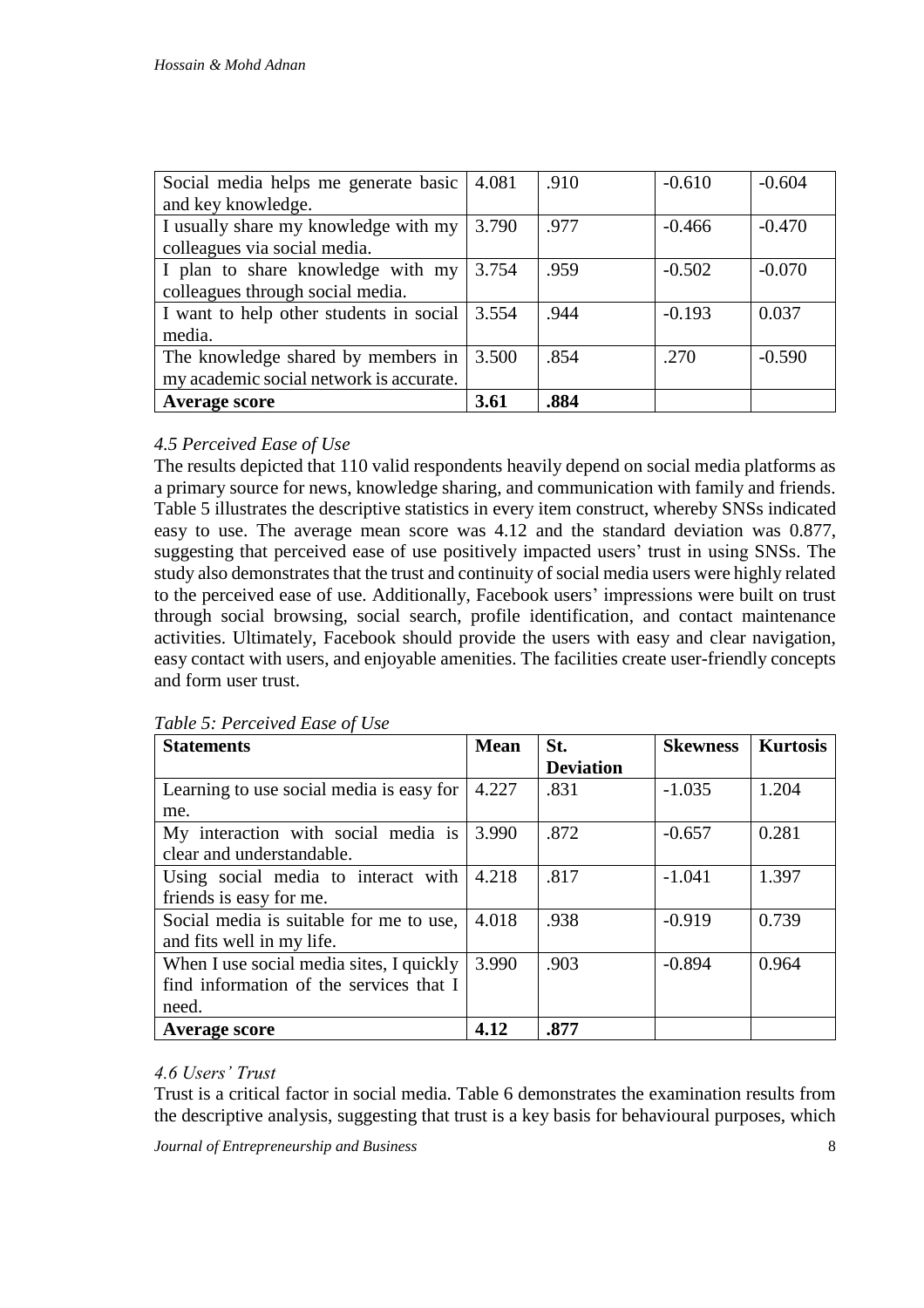positively impacts ongoing social media use. The highest mean value was 3.290 for the statement "I believe my social media friends are trustworthy". Meanwhile, the lowest mean value was 2.945 for "I believe my SNSs friends do not lie to me". Observably, all variable items were above 3, except for the lowest mean value, which was 2.945. Studies examining the elements of establishing trust in using SNSs are insufficient. Most importantly, as higher education institutions continue to employ social media to engage students in learning activities, increasing the awareness of trust and the elements which inform students' trust on the platforms are vital. Developing trust enables universities to be better equipped to facilitate teaching and learning.

| <b>Statements</b>                         | <b>Mean</b> | St.              | <b>Skewness</b> | <b>Kurtosis</b> |
|-------------------------------------------|-------------|------------------|-----------------|-----------------|
|                                           |             | <b>Deviation</b> |                 |                 |
| I believe SNSs are trustworthy.           | 3.063       | .969             | $-.313$         | $-.190$         |
| I believe my social media friends are     | 3.290       | 932              | $-.131$         | .105            |
| trustworthy.                              |             |                  |                 |                 |
| I believe my social media friends do not  | 3.154       | .910             | .058            | .202            |
| use my information for other purposes.    |             |                  |                 |                 |
| I believe my social networking sites      | 2.945       | .956             | .110            | .306            |
| friends do not lie to me.                 |             |                  |                 |                 |
| I believe my SNSs friends are harmless.   | 3.027       | 1.053            | $-.199$         | $-129$          |
| Students in the SNSs mostly trust each    | 3.154       | .910             | $-.165$         | .190            |
| other.                                    |             |                  |                 |                 |
| I believe social media sites will present | 3.027       | .942             | $-.256$         | .337            |
| accurate information on products          |             |                  |                 |                 |
| intention to buy.                         |             |                  |                 |                 |
| <b>Average score</b>                      | 3.81        | 0.889            |                 |                 |

#### *Table 6: Users' Trust*

## *4.7 Social Networking Sites Use*

Table 7 depicts that users impact the trust factor. From the descriptive analysis, the results suggested that the average value of mean was 3.51 with a standard deviation of 0.90. Hence, the respondents felt moderately good in using SNSs. The highest value of mean was 4.118 for "I can learn easily when I use social media for learning", followed by "I can easily discuss academic matters with lecturers and classmates via social media" with the mean of 4.036. Social media usage encourages active learning, effective communication, and information sharing. Social media use also increases student involvement, whereby students comply by engaging at a certain degree. Generally, people seek for information via social networking platform and blogs. If users of social tradin trust a website, the trust is reflected in the reviews and information on the platform, expanded from one user to another. Past studies attempted to identify essential elements that affect the trust of potential cloud adopters.

*Table 7: Social Networking Sites Use*

| <b>Statements</b> | <b>Mean</b> | St.              | <b>Skewness</b> | <b>Kurtosis</b> |
|-------------------|-------------|------------------|-----------------|-----------------|
|                   |             | <b>Deviation</b> |                 |                 |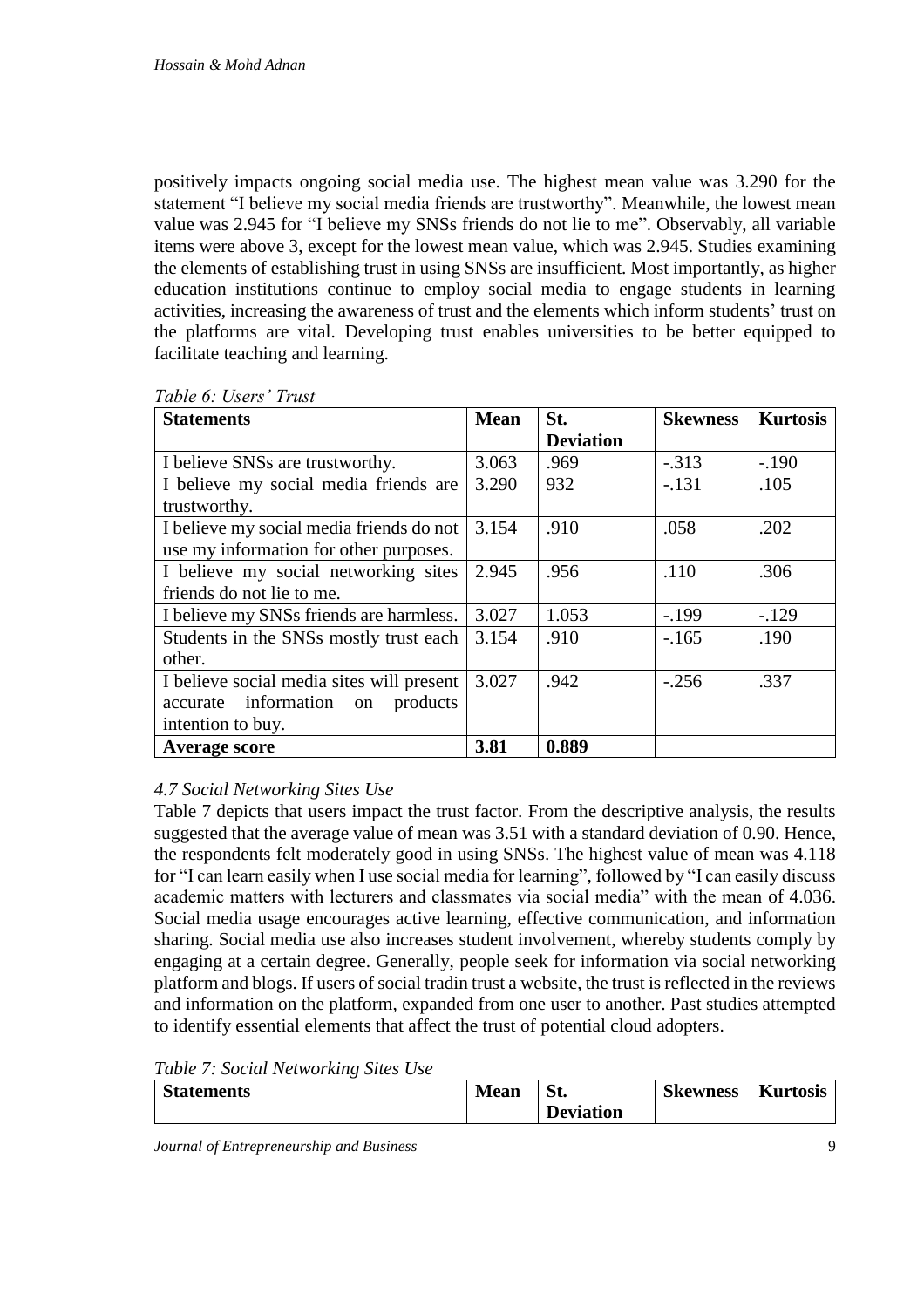| I can learn easily when I use social     | 4.118 | .843  | $-0.883$ | 0.894    |
|------------------------------------------|-------|-------|----------|----------|
| media for learning.                      |       |       |          |          |
| Social media helps me accomplish my      | 3.872 | 1.014 | $-1.082$ | 1.136    |
| academic tasks more quickly.             |       |       |          |          |
| Social media enables me to access more   | 3.945 | 1.003 | 1.000    | 0.942    |
| academic resources conveniently.         |       |       |          |          |
| I can communicate with lecturers more    | 3.972 | .850  | $-0.767$ | 0.709    |
| conveniently through social media.       |       |       |          |          |
| I can easily discuss academic matters    | 4.036 | .834  | $-0.552$ | $-0.274$ |
| with lecturers and classmates via social |       |       |          |          |
| media.                                   |       |       |          |          |
| I can share my ideas, opinions, and      | 3.954 | .912  | $-1.090$ | 1.637    |
| recommendations via social media.        |       |       |          |          |
| The main reason I use social media is to | 3.909 | .943  | $-0.550$ | $-0.260$ |
| with<br>fellow<br>students<br>connect    |       |       |          |          |
| worldwide.                               |       |       |          |          |
| <b>Average score</b>                     | 3.51  | .901  |          |          |

#### **5. Conclusions and Recommendations**

The most extensively used platform in online activity is SNSs. Platforms for social networking on the internet include Facebook, Myspace, personal blogs, Twitter, video and image sharing apps (Flicker and YouTube), and all cooperative websites, encompassing a broad range of online media (Wikipedia). Social networking platforms are considered a wellestablished medium for knowledge sharing, professional connections, and a friendly atmosphere. Students using social media to interact with friends, keep track of campus information, and develop professional connections significantly benefit from SNSs. Nonetheless, the trust mechanism is crucial in using SNSs as trust links human relationships to qualities, such as competence, honesty, and dependability. Individual views and expectations of other ethical behaviours are referred to as trust in social media.

The SNSs members, particularly students, must uphold the same ethical standards and disengage from any harmful conduct to other social media users. Students are cautious about the information trustworthiness and correctness in peer-to-peer communication and academic learning activities. The more trustworthy the material is on social media, the more students trust the sites. Hence, social media users must develop trust among themselves to minimise the uncertainties and dangers that come with using social media. Hence, the study identified the variables that promote social media users to trust each other. Future research should emphasise how to enhance user trust in social media based on different segments. A wider scope in exploring trust in social media could identify design principles and generalise specific application guidelines.

#### **References**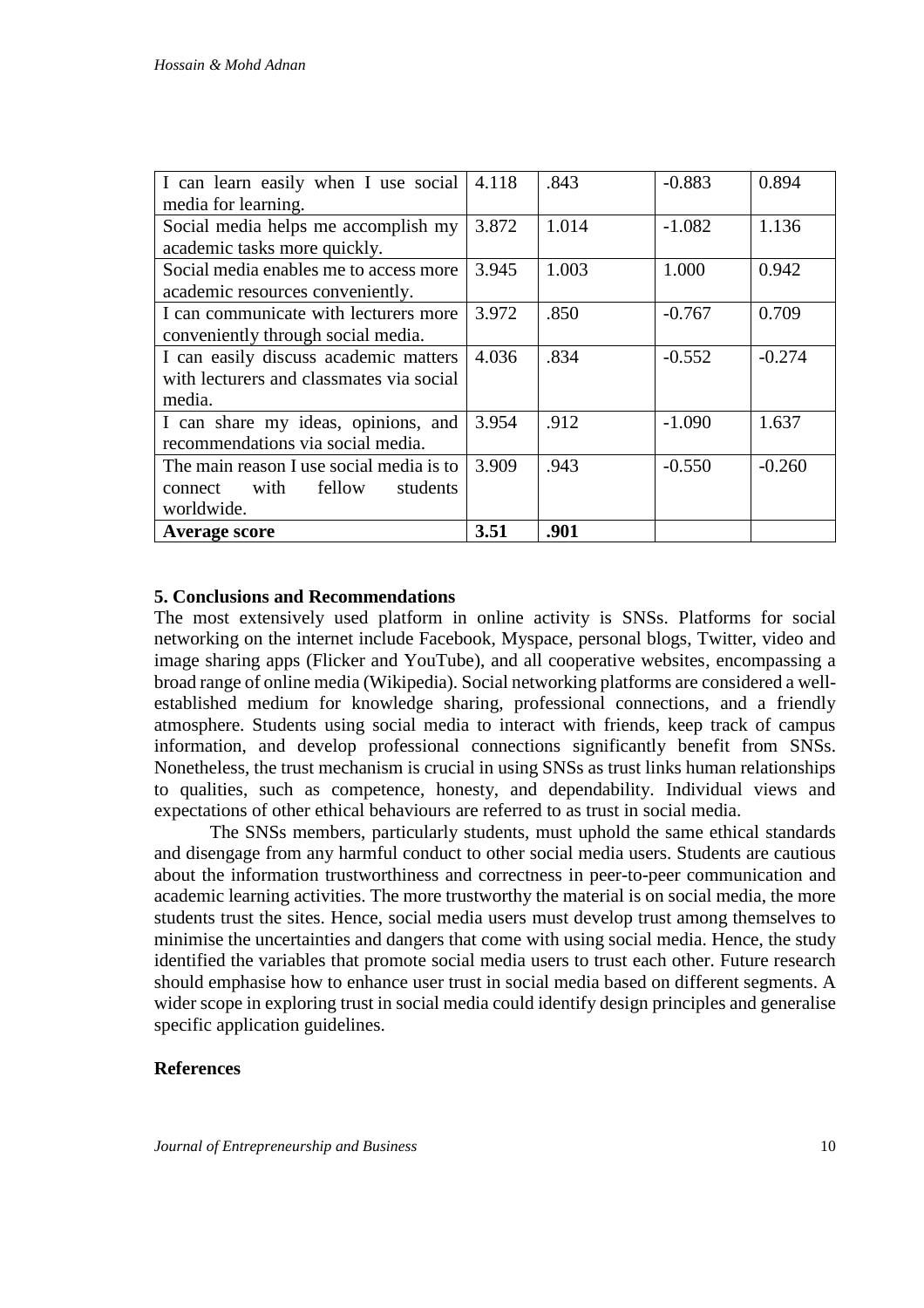- Ayaburi, Emmanuel W., and Daniel N. Treku. "Effect of penitence on social media trust and privacy concerns: The case of Facebook." *International Journal of Information Management*, *50*, 171-181.
- Brivot, M., Gendron, Y., & Guénin, H. (2017). Reinventing organizational control: Meaning contest surrounding reputational risk controllability in the social media arena. *Accounting, Auditing & Accountability Journal*, *30*(4), 795-820.
- Chai, S., Das, S., & Rao, H. R. (2011). Factors affecting bloggers' knowledge sharing: An investigation across gender. *Journal of Management Information Systems*, *28*(3), 309-342.
- Chang, S. E., Liu, A. Y., & Shen, W. C. (2017). User trust in social networking services: A comparison of Facebook and LinkedIn. *Computers in Human Behavior*, *69*, 207- 217.
- Cheng, G., Han, J., & Lu, X. (2017). Remote sensing image scene classification: Benchmark and state of the art. *Proceedings of the IEEE*, *105*(10), 1865-1883.
- Coleman, V. (2013). Social media as a primary source: a coming of age. *Educause Review*, 48(6), 60-61.
- Crossler, R. E., & Bélanger, F. (2019). Why would I use location-protective settings on my smartphone? Motivating protective behaviors and the existence of the privacy knowledge–belief gap. *Information Systems Research*, *30*(3), 995-1006.
- Demek, K. C., Raschke, R. L., Janvrin, D. J., & Dilla, W. N. (2018). Do organizations use a formalized risk management process to address social media risk?. *International Journal of Accounting Information Systems*, *28*, 31-44.
- Donelan, H. (2016). Social media for professional development and networking opportunities in academia. *Journal of Further and Higher Education, 40*(5), 706- 729.
- Dörnyei, Z. (2007). Creating a motivating classroom environment. In *International handbook of English language teaching* (pp. 719-731). Springer, Boston, MA.
- Farivar, S., Turel, O., & Yuan, Y. (2017). A trust-risk perspective on social commerce use: an examination of the biasing role of habit. *Internet Research*, *27*(3), 586-607.
- Fox, S. (2009). *The social life of health information.* Retrieved from https://www.pewresearch.org/internet/2009/06/11/the-social-life-of-healthinformation/. Accessed 4 July 2021.
- Global Digital Report. (2019). *Are we social?* Retrieved from [https://wearesocial.com/global-digital-report-2019. Accessed 11 December 2021.](https://wearesocial.com/global-digital-report-2019.%20Accessed%2011%20December%202021)
- Gokhale, A., & Machina, K. (2018). Guided Online Group Discussion Enhances Student Critical Thinking Skills. *International Journal on E-Learning, 17*(2), 157-173.
- Haciyakupoglu, G., & Zhang, W. (2015). Social media and trust during the Gezi protests in Turkey. *Journal of Computer-Mediated Communication*, *20*(4), 450-466.
- Hashim, K. F., & Tan, F. B. (2015). The mediating role of trust and commitment on members' continuous knowledge sharing intention: A commitment-trust theory perspective. *International Journal of Information Management*, *35*(2), 145-151.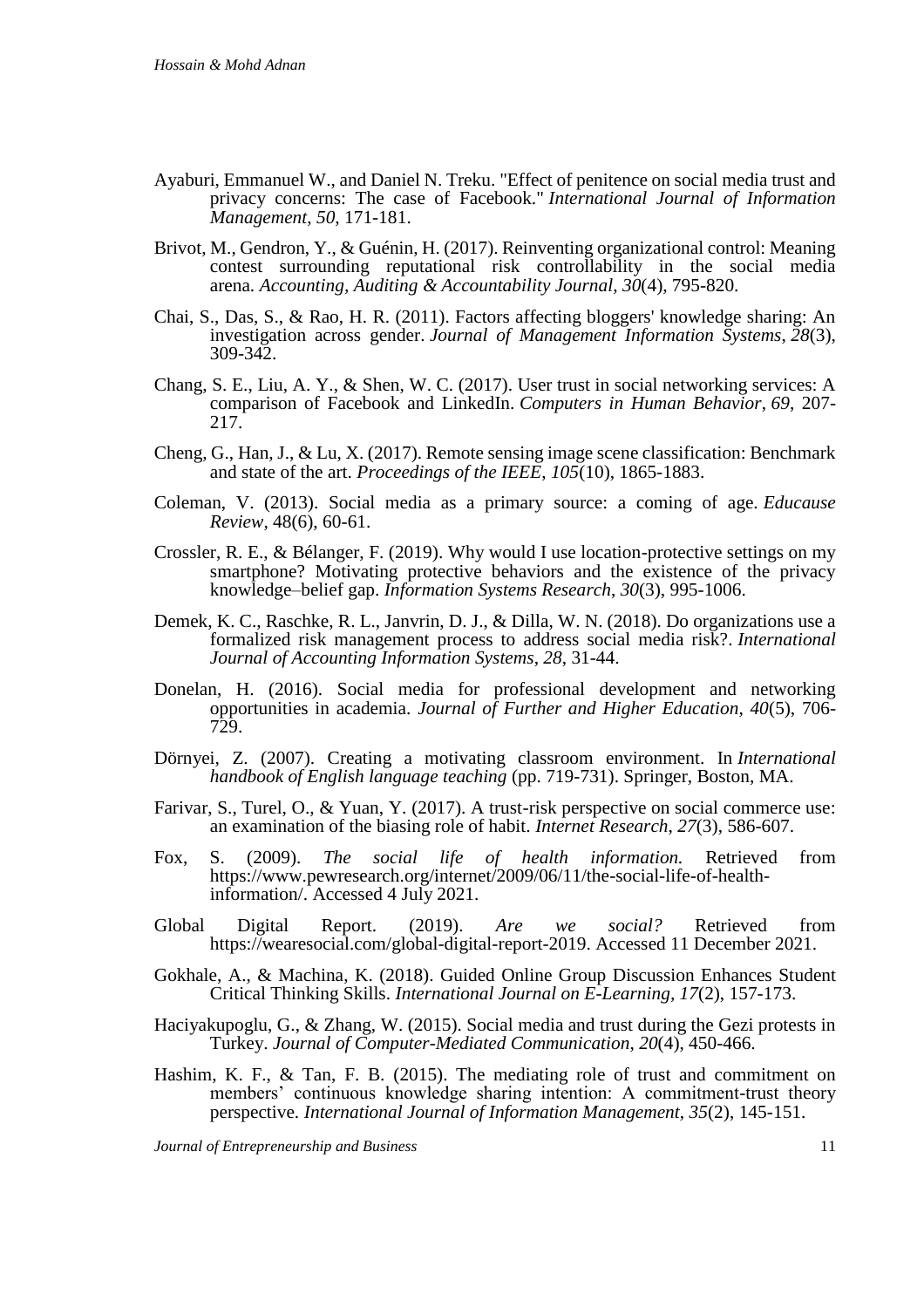- Head, A., & Eisenberg, M. (2010). How today's college students use Wikipedia for courserelated research. *First Monday, 15*(3), 1-15.
- Henson, R. K. (2001). Understanding internal consistency reliability estimates: A conceptual primer on coefficient alpha. *Measurement and Evaluation in Counseling and Development*, *34*(3), 177-189.
- Hong, W., & Thong, J. Y. (2013). Internet privacy concerns: An integrated conceptualization and four empirical studies. *Mis Quarterly*, 275-298
- Khan, G. F., Swar, B., & Lee, S. K. (2014). Social media risks and benefits: A public sector perspective. *Social Science Computer Review*, *32*(5), 606-627.
- Koranteng, F. N., & Wiafe, I. (2019). Factors that Promote Knowledge Sharing on Academic Social Networking Sites: An Empirical Study. *Education and Information Technologies, 24*(2), 1211-1236.
- Koranteng, F. N., & Wiafe, I. (2019). Factors that Promote Knowledge Sharing on Academic Social Networking Sites: An Empirical Study. *Education and Information Technologies, 24(2),* 1211-1236.
- Koranteng, F. N., Wiafe, I., Katsriku, F. A., & Apau, R. (2020). Understanding trust on social networking sites among tertiary students: An empirical study in Ghana. *Applied Computing and Informatics*, 57.
- Madden, M. (2012). Privacy management on social media sites. *Pew Internet Report*, *24*, 1- 20.
- Manca, S., & Ranieri, M. (2016). Facebook and the others. Potentials and obstacles of social media for teaching in higher education. *Computers & Education*, *95*, 216-230.
- Maroofat, B., Fatima, U. H., & Shakirat, S. (2018). The impact of social network sites on knowledge and information sharing to students in the open distance learning scheme. *International Journal of Applied Business and Information Systems*, *2(*1), 1-10.
- McCaughey, T., Sanfilippo, P. G., Gooden, G. E., Budden, D. M., Fan, L., Fenwick, E., ... & Hewitt, A. W. (2016). A global social media survey of attitudes to human genome editing. *Cell Stem Cell*, *18*(5), 569-572.
- McKnight, D. H., Choudhury, V., & Kacmar, C. (2002). Developing and validating trust measures for e-commerce: An integrative typology. *Information Systems Research, 13(3),* 334-359.
- MCMC (2018). *Internet users survey, 2018.* Retrieved from [www.mcmc.gov.my.](http://www.mcmc.gov.my/) Accessed 11 December 2021.
- Menendez-Blanco, M., De Angeli, A., & Teli, M. (2017). Biography of a Design Project through the Lens of a Facebook Page. *Computer Supported Cooperative Work (CSCW), 26*(1-2), 71-96.
- Merriam-Webster (2019). *Definition of social media.* Retrieved from [https://www.merriam](https://www.merriam-webster.com/dictionary/social%20media)[webster.com.](https://www.merriam-webster.com/dictionary/social%20media) Accessed 11 December 2021.
- Mosconi, G., Korn, M., Reuter, C., Tolmie, P., Teli, M., & Pipek, V. (2017). From facebook to the neighbourhood: Infrastructuring of hybrid community engagement. *Computer Supported Cooperative Work (CSCW)*, *26*(4), 959-1003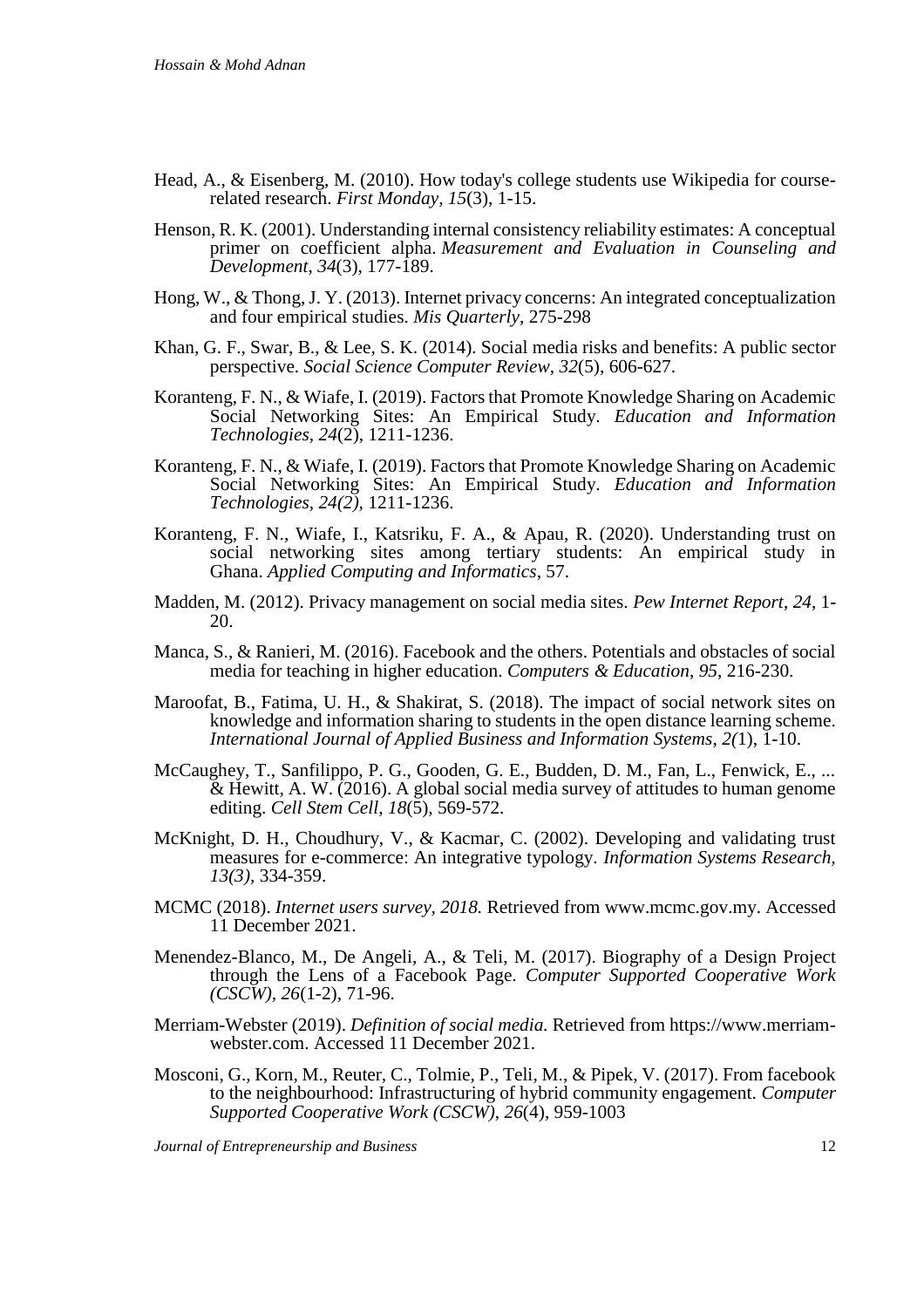- Nemati, M. (2015). Study The Of Organizational Socialization, Psychological Capital, Knowledge Sharing And Trust On Employees Tendency To Organizational Innovation. Applied Mathematics In Engineering, Management And Innovation. *Applied Mathematics In Engineering, Management And Technology*, *3*(1), 733-742.
- Nesi, J., Choukas-Bradley, S., & Prinstein, M. J. (2018). Transformation of adolescent peer relations in the social media context: Part 1—A theoretical framework and application to dyadic peer relationships. *Clinical Child and Family Psychology Review*, 21(3), 267-294.
- Panahi, S., Watson, J., & Partridge, H. (2016). Fostering interpersonal trust on social media: physicians' perspectives and experiences. *Postgraduate Medical Journal,* 92(1084), 70-73.
- Raza, M. Y., Khan, A. N., Khan, N. A., Ali, A., & Bano, S. (2020). Dark side of social media and academic performance of public sector schools students: role of parental school support. *Journal of Public Affairs*, *20*(3), 1-11.
- Roopchund, R., Ramesh, V., & Jaunky, V. (2019). Use of Social Media for Improving Student Engagement at Université des Mascareignes (UDM). *In Information Systems Design and Intelligent Applications* (pp. 11-20). Springer, Singapore.
- Roscoe, J. T. (1975). *Fundamental research statistics for the behavioral sciences [by] John T. Roscoe*.
- Sarwar, B., Zulfiqar, S., Aziz, S., & Ejaz Chandia, K. (2019). Usage of social media tools for collaborative learning: The effect on learning success with the moderating role of cyberbullying. *Journal of Educational Computing Research,* 57(1), 246-279.
- Shareef, M. A., Kapoor, K. K., Mukerji, B., Dwivedi, R., & Dwivedi, Y. K. (2020). Group behavior in social media: Antecedents of initial trust formation. *Computers in Human Behavior*, *105*, 106-225.
- Statista (2019). *Number of social network users worldwide from 2010 to 2021 (in billions).* Retrieved from [www.statista.com/statistics. Accessed 11 December 2021.](http://www.statista.com/statistics.%20Accessed%2011%20December%202021)
- Steenkamp, M., & Hyde-Clarke, N. (2014). The use of Facebook for political commentary in South Africa. *Telematics and Informatics*, *31*(1), 91-97.
- Venkatesh, V., Thong, J. Y., & Xu, X. (2012). Consumer acceptance and use of information technology: extending the unified theory of acceptance and use of technology. *MIS Quarterly*, 157-178.
- Vogt, S., Buccino, G., Wohlschläger, A. M., Canessa, N., Shah, N. J., Zilles, K., ... & Fink, G. R. (2007). Prefrontal involvement in imitation learning of hand actions: effects of practice and expertise. *Neuroimage*, *37*(4), 1371-1383.
- Wakefield, R., & Wakefield, K. (2016). Social media network behavior: A study of user passion and affect. *The Journal of Strategic Information Systems, 25*(2), 140-156.
- Wang, S., & Noe, R. A. (2010). Knowledge sharing: A review and directions for future research. *Human Rresource Management Review*, *20*(2), 115-131.
- Wang, Y. (2017). Antecedents of social network trust in SNS usage: The moderating role of offline familiarity. *Social Networking, 6*(2), 107-134.